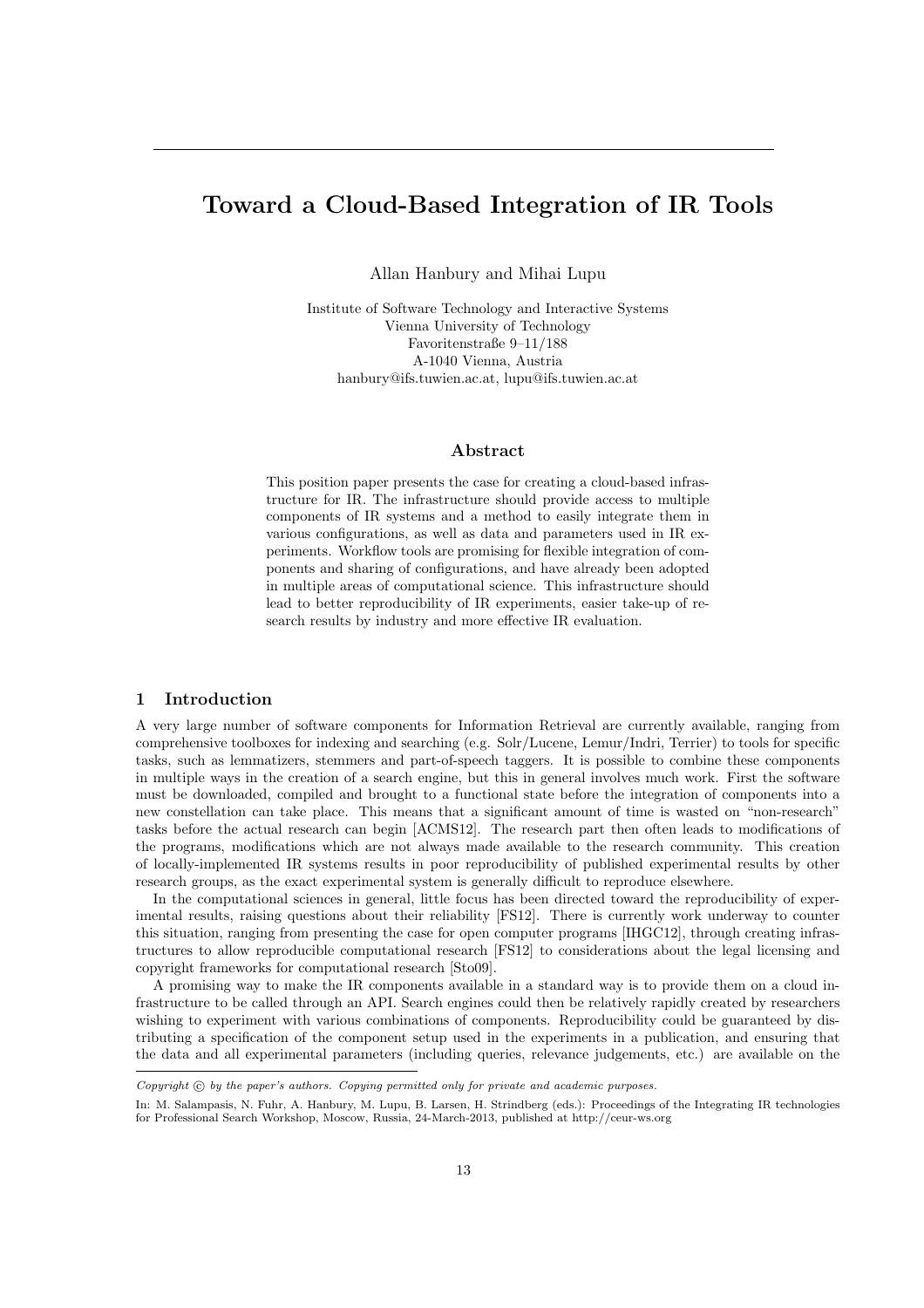cloud. The use of standardised datasets made available on the cloud would enhance the ease of reproducibility of experiments.

Workflows have already gained acceptance in other branches of science as a method for distributing the setup of a computational process, and should also be considered for adoption in IR. The use of workflows is discussed briefly in Section 2. The availability of these multiple IR services would also revolutionise IR evaluation, as discussed in Section 3. Finally, an advantage of making IR components more accessible is the possibility for them to be easily taken up and experimented with by companies potentially wishing to use them in search systems. Section 4 presents considerations on the cloud infrastrutures to use for all aspects of the proposed approach.

### 2 Workflows

Scientific workflows have recently emerged as a paradigm for representing and managing complex distributed scientific computations. They orchestrate the dataflow across the individual data transformation and analysis steps, as well as the mechanisms to execute them in a distributed environment  $[GDE^{+0}7, GdR09]$ . Workflows have the potential to function as a unifying framework for the integration of IR tools.

Initial steps to using workflows in IR and annotation were taken by Corubolo et al. [CWH07], who developed a framework using the Kepler workflow tool combined with the Chesire3 search engine. This work is however no longer accessible, and was done at an early stage in the development of scientific workflow tools, when more primitive tools were available.

In order to advance the use of workflows in IR, it will be necessary to create components for the workflow implementing commonly used approaches in the IR pipeline (preferably based on open source software, although executable components without source code are also conceivable). The creation of workflows for IR applications has the following advantages:

- Connection with existing IR tools
- Sharing of workflows leading to better reproducibility of experiments
- Facilitation of component-based evaluation
- Rapid prototype development

A number of open source workflow tools are available [DGST09]. A promising candidate is Taverna<sup>1</sup>, as it is the most widely used tool on the myExperiment portal for sharing scientific workflows<sup>2</sup>. Taverna also has the advantage that it has been integrated with the U-Compare UIMA-based text mining and natural language processing system<sup>3</sup> [KDN+10].

With workflow techniques, it will be possible to set up IR experiments consisting of multiple standard components rapidly. When investigating domain-specific search problems, the flexibility will be available to adapt the workflow to the domain based on domain-specific data and knowledge. The rapid prototyping capabilities provided by the proposed infrastructure will also be useful in rapid design and testing of user interfaces, in particular those interfaces designed specificially for users performing highly-specialised search tasks.

# 3 Evaluation

While evaluation is well-established in IR research, it suffers from a number of drawbacks in the way it is currently implemented [Rob08]. The drawbacks include only evaluating full systems [HM10], poor reproducibility of experiments and poor choice of baselines for comparison of the results of experiments [AMWZ09]. The availability of multiple executable components, potentially linked into a workflow system, along with data and experimental parameters stored in the cloud, would revolutionise IR evaluation [ABB<sup>+</sup>12]. At a basic level, it would simplify research on the effect of constituent components of an IR system on the performance of the full system [KE11]. Furthermore, it would be possible to relatively easily recreate an IR system published in a paper, and then begin further research from this baseline. It is even conceivable that an automated evaluation using multiple configurations of components could run continuously, providing a flow of experimental results on the

 $1$ http://taverna.org.uk

<sup>2</sup>http://www.myexperiment.org

<sup>3</sup>http://u-compare.org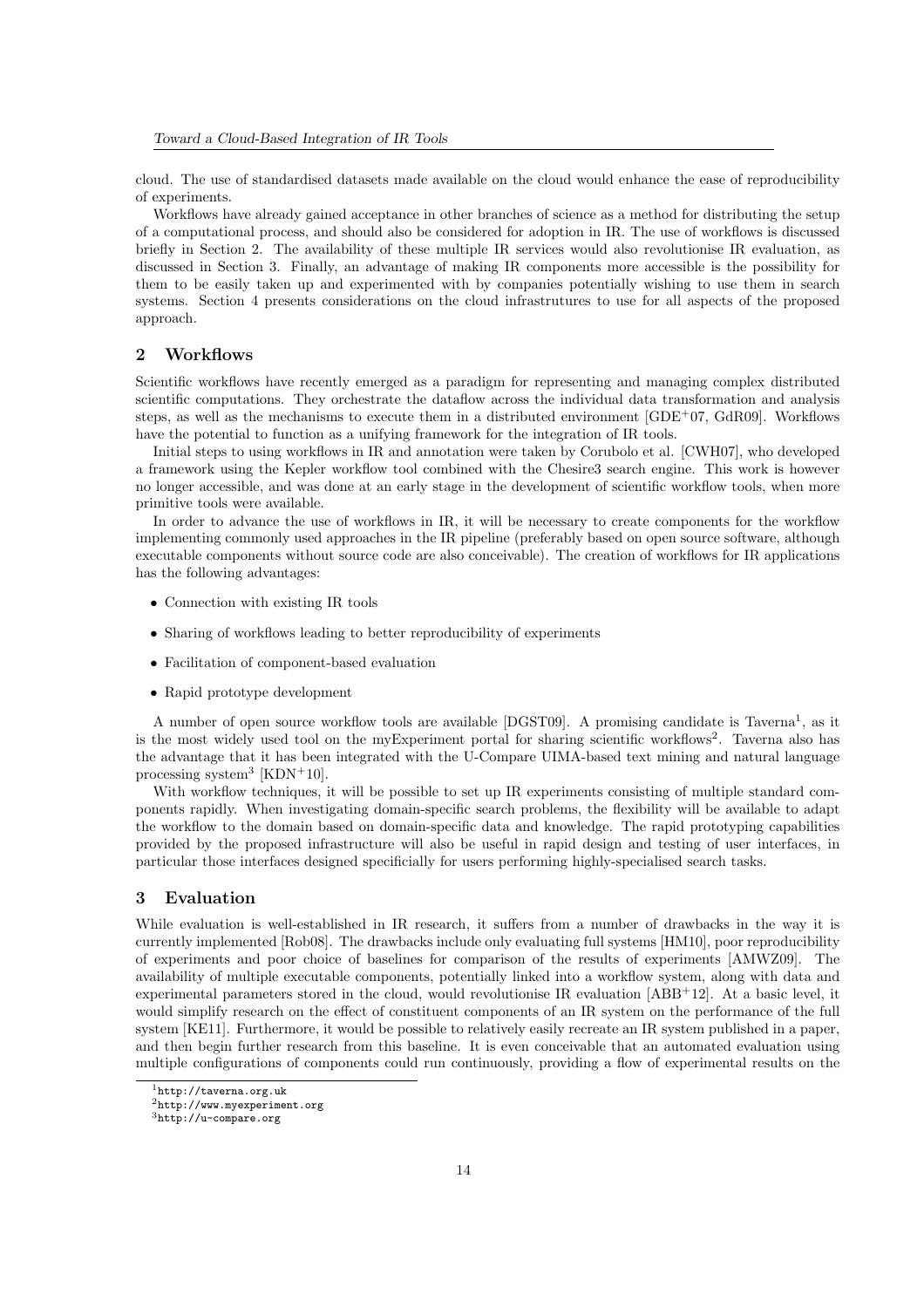performance of many component configurations analogous to how large experiments in physics (e.g. the Large Hadron Collider) continuously produce data.

However, evaluation will also have to be done from another point of view. For a researcher or developer implementing an IR system for a specific set of data in a specific domain, it would be useful to be able to evaluate which of the many components of a certain type available are optimal for that specific task. For example, given a dataset to index, a description of the expected queries and results, which of the available stemmers would provide the best performance? Being able to answer this type of question requires evaluation guidelines going beyond the approaches currently standard in evaluation campaigns.

# 4 Cloud-based Experimentation

The cloud has innovated a number of aspects of computing, as it provides the appearance of infinite computing resources available on demand, eliminates up-front commitment by cloud users and provides the ability to pay for the use of computing resources on a short-term basis as needed [AFG<sup>+</sup>10]. The abilities necessary for the approach described in this paper are:

- Provide the ability to centrally store and make available large datasets Cloud providers already provide this service. For example, Amazon hosts public datasets free of charge<sup>4</sup>.
- Allow multiple users to process the stored data without requiring the data to be transfered elsewhere this is done through linking virtual storage drives to computing instances as required. For example, Amazon public datasets are accessed in this way.
- Allow users to share executable components implemented in computing instances with other users An approach for doing this will have to be developed.

There are a number of challenges in developing a suitable approach for the final point above. One can imagine that snapshots of computing instances containing executable components are made available in a type of "app store" for re-use. For open source software, the snapshots should also allow access to the code. In order to encourage the use of the components in research, they should be made available free-of-charge for this purpose (i.e., researchers would have to pay for computing time, but no license fees). However, if a company decides to adopt a component in a system used commercially, then researchers should receive compensation of some kind.

A further important consideration is who should provide this service. Commercial cloud providers are already able to provide it, but choosing a single commercial provider could result in a "lock-in" of IR research to a single provider, due to incompatibilities between services provided by different companies. Potentially, a publicly-funded cloud infrastructure would be good for running IR research and evaluation experiments. However, this would make the take-up by industry more complex as commercial services could not be run on this infrastructure. A possible solution is an interface from the publicly-funded infrastructure to multiple commercial cloud infrastructures allowing researchers to transfer components to these infrastructures for take-up by industry.

#### 5 Conclusion

There is currently a push to make the results of computational science more reproducible. If IR wishes to remain at the forefront of this development, then it is necessary to implement an experimental infrastructure for IR. Making executable components for IR systems as well as data and experimental parameters available on a cloudbased infrastructure, along with tools such as a workflow infrastructure, is a good step toward fully reproducible IR experiments. A first step toward carrying out evaluation on the cloud is being taken in the recently started VISCERAL project [HML<sup>+</sup>12]. In VISCERAL, the focus is on taking advantage of the cloud to allow evaluation to be done on multiple Terabytes of data, avoiding the necessity of first downloading the data (i.e. bringing the algorithms to the data instead of the data to the algorithms). However, the creation of the experimental IR infrastructure discussed in this paper has the ability to revolutionise IR experimentation beyond what is being considered in the VISCERAL project.

#### Acknowledgements

The research leading to these results has received funding from the European Union Seventh Framework Programme (FP7/2007-2013) under grant agreements 318068 (VISCERAL) and 258191 (PROMISE).

<sup>4</sup>http://aws.amazon.com/publicdatasets/